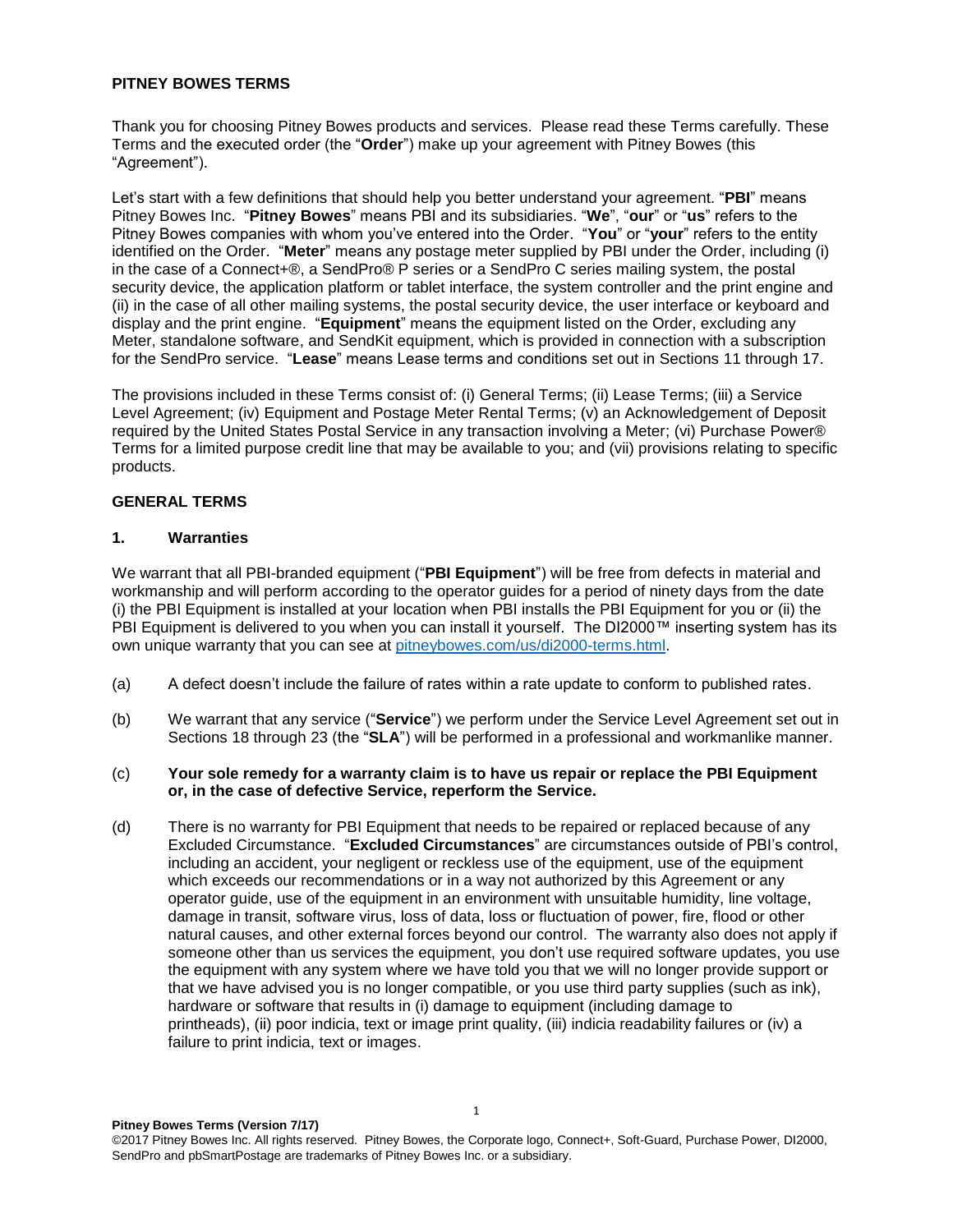- (e) The print engine(s), print engine components, structural components and printed circuit board assemblies supplied with the PBI Equipment may be reclaimed, reconditioned or remanufactured. These items are warranted to perform according to the same standards as the equivalent new item.
- (f) The warranty doesn't cover ink, ink rollers, toner and drum cartridges, ribbons and similar items ("**Consumable Supplies**").
- (g) **EXCEPT AS EXPRESSLY STATED IN THIS AGREEMENT, WE (ON BEHALF OF OURSELF AND OUR SUPPLIERS) MAKE NO OTHER WARRANTIES, EXPRESS OR IMPLIED, INCLUDING ANY WARRANTY OF MERCHANTABILITY OR FITNESS FOR A PARTICULAR PURPOSE AS TO THE EQUIPMENT OR SERVICES. WE MAKE NO REPRESENTATION OR WARRANTY AS TO ANY THIRD PARTY EQUIPMENT. WE AGREE TO PASS THROUGH TO YOU ALL THIRD PARTY EQUIPMENT WARRANTIES TO THE EXTENT PERMITTED.**

### **2. Limitation of Liability**

**OUR TOTAL LIABILITY (INCLUDING ANY LIABILITY OF OUR SUPPLIERS) IS LIMITED TO THE FEES PAID BY YOU FOR THE APPLICABLE EQUIPMENT OR SERVICES. NEITHER WE NOR OUR SUPPLIERS IS LIABLE FOR ANY:** (I) DAMAGE YOU MAY INCUR BY REASON OF YOUR MISUSE OR NEGLIGENT USE OF THE EQUIPMENT OR YOUR NEGLIGENT ACTS OR OMISSIONS OR (II) INDIRECT, INCIDENTAL, CONSEQUENTIAL, OR PUNITIVE DAMAGES OF ANY NATURE WHATSOEVER, INCLUDING COMMERCIAL LOSS, OR LOST PROFITS, DATA OR GOODWILL, FOR ANY MATTER RELATING TO THIS AGREEMENT.

### **3. Default and Remedies**

- (a) If you don't make any payment within three days after the due date shown on our invoice, you breach any other obligation under this Agreement or under any other agreement with Pitney Bowes and such breach continues for thirty days after we give you notice or you become insolvent or file for bankruptcy, you will be in default and we may:
	- (i) cancel this Agreement and any other agreements Pitney Bowes has with you;
	- (ii) require you to pay to us immediately all amounts payable under the Lease or other agreements, whether then due or payable in the future;
	- (iii) disable the Meter;
	- (iv) require you to return the Equipment, Meter and software;
	- (v) if you don't return the Equipment, require you to immediately pay to us an amount equal to the value of the Equipment, as determined by us;
	- (vi) charge you a late charge for each month that your payment is late;
	- (vii) charge you a check return fee for payments made by you with insufficient funds; and
	- (viii) pursue any other remedy, including repossessing the Equipment and Meter without notice to you. To the extent permitted by law, you waive any notice of our repossession or disposition of the Equipment or Meter. By repossessing the Equipment or Meter, we aren't waiving our right to collect the balance due.
- (b) You agree to pay all our costs, including attorneys' fees, incurred in enforcing our rights.
- (c) We may suspend any services during any period that your account is more than thirty days past due.

### **4. Taxes**

You agree to pay us for all sales, use, property or other taxes (excluding taxes on net income) related to the Lease or rental agreement based on or measured by your payments, the Equipment, Equipment location, Meter and Meter location. We will determine the amount of all property and similar taxes to be charged to you based on our reasonable valuation of the Equipment or of the Meter, taking into consideration tax rates and depreciation. You agree to pay a tax administrative charge set by us without reference to the tax charged or services performed; such fee and charge won't exceed a total of \$35 per year for each Lease schedule or rental agreement.

©2017 Pitney Bowes Inc. All rights reserved. Pitney Bowes, the Corporate logo, Connect+, Soft-Guard, Purchase Power, DI2000, SendPro and pbSmartPostage are trademarks of Pitney Bowes Inc. or a subsidiary.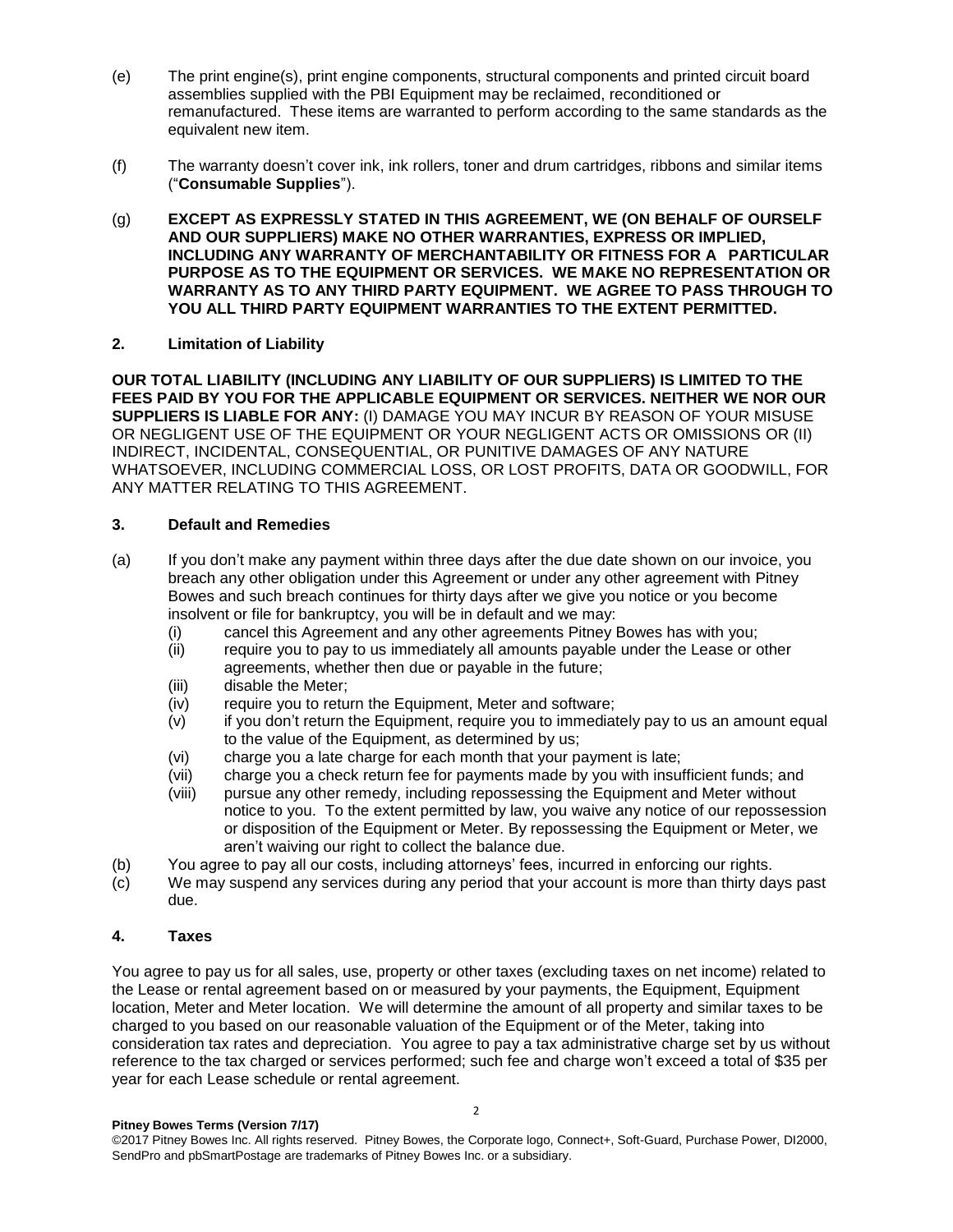# **5. Embedded Software and Subscription Services**

(a) Our Equipment may contain embedded software. For embedded software, you agree that: (i) we and our licensors own the copyrights and other intellectual property to it; (ii) you are licensed only to use it with our Equipment in which it resides; (iii) you won't copy, modify, de-compile, or attempt to unbundle, reverse engineer or create derivative works of it, unless allowed by law; (iv) you won't distribute or disclose it (or any portion) to anyone; and (v) you won't export it in violation of export control laws. The embedded software may contain third party software which is subject to any terms accompanying it. Technical support for embedded software will be given according to the SLA covering the Equipment with the embedded software.

(b) We may offer certain on-demand services to you on a subscription basis according to your Order. Upon your payment of the subscription fees, we grant you a non-exclusive, non-transferable license to access and use the subscription services for the term set forth in the Order for your internal business purposes only. You can't give access to the subscription services to anyone else, or use the subscription services on behalf of anyone else without our written consent. You will comply with all laws, rules and regulations governing your use of the subscription services, including any data protection or privacy laws. You won't use the services to send or store infringing, obscene, threatening or unlawful material or disrupt the use by others of the subscription services, network service or network equipment, and you won't reverse engineer, decompile or disassemble the subscription services. If the subscription services you purchased come with their own terms of use, your use will be covered by those terms. Maintenance and technical support for any on-demand services will be provided under a separate agreement.

## **6. Internet Access Point**

The internet connectivity for the Equipment or Meter may use an internet access point provided by us. You may only use this access point for connectivity between the Equipment or Meter and the internet and for no other purpose. You agree to pay all costs resulting from the use of the access point in violation of this restriction.

## **7. Security Interest**

You grant us a purchase money security interest in the Equipment, any replacements, and any proceeds from the sale of the Equipment, to secure payment of any balance due. We have the right to recover the Equipment if you haven't paid for it. We may file a copy of this Agreement as a financing statement with the State authorities. If you are leasing Equipment, you authorize us to file a Uniform Commercial Code financing statement naming you as debtor/lessee with respect to the Equipment in order to protect our interest in the Equipment.

## **8. Export Laws**

You agree: (i) to comply with all U.S. export control laws and regulations; (ii) not to export, re-export, or transfer any products and technologies received in an Order to any destination or to any person if prohibited by any U.S. law or regulation; and (iii) to immediately notify us in writing if you or one of your affiliates is or becomes listed in any Denied Parties List or if your or any of your affiliates export privileges are denied, suspended or revoked by any U.S. Government entity.

## **9. Analog Connectivity**

**IF YOU USE AN ANALOG CONNECTION FOR YOUR MAILING SYSTEM, YOU ACKNOWLEDGE THAT THE ANALOG CONNECTIVITY IS PROVIDED BY A THIRD PARTY SUPPLIER. NEITHER WE NOR OUR SUPPLIER PROVIDES ANY WARRANTY WITH RESPECT TO THE FUNCTIONALITY OR QUALITY OF THE ANALOG CONNECTION. IF THE THIRD PARTY SUPPLIER NO LONGER PROVIDES ANALOG CONNECTION CAPABILITY, WE WON'T BE RESPONSIBLE FOR PROCURING AN ALTERNATIVE SUPPLIER AND YOU WILL HAVE TO USE A DIGITAL CONNECTION.**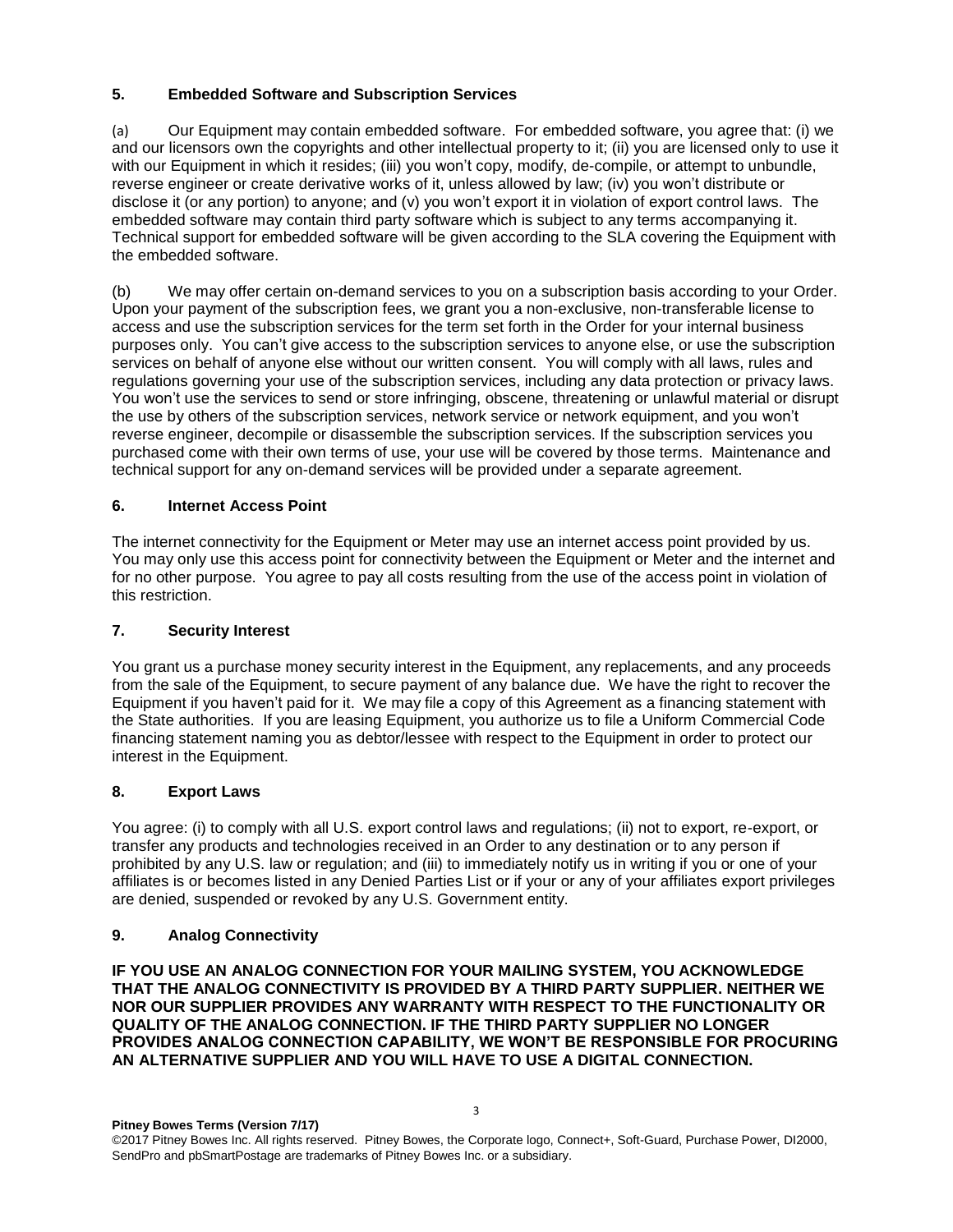### **10. Miscellaneous**

- (a) You agree to use the Equipment and Meter only for business or commercial purposes, and not for personal, family, or household purposes.
- (b) Your use of any application will be subject to the terms of use provided at the time of your first login.
- (c) We aren't responsible for any delay or failure to perform resulting from causes outside of our control.
- (d) You may not assign this Agreement without our prior written consent. Any assignment without our consent is void.
- (e) Payments aren't subject to setoff or reduction.

### (f) **ANY LEGAL ACTION YOU FILE AGAINST US MUST BE STARTED WITHIN ONE YEAR AFTER THE EVENT GIVING RISE TO YOUR CLAIM. YOU WAIVE ANY RIGHT TO TRIAL BY JURY IN ANY ACTION RELATED TO THIS AGREEMENT.**

- (g) We can only change this Agreement if we both agree to do so in writing. You may use a purchase order to offer to obtain equipment or services but none of its provisions will modify or supersede these provisions unless we expressly agree in writing. If any provision in this Agreement is found to be invalid or unenforceable, the remaining provisions won't be affected.
- (h) Our respective rights and obligations under Sections 2 (Limitation of Liability), 3 (Default and Remedies) and 4 (Taxes) will survive termination of this Agreement.
- (i) We may deliver any notice and other communication to you under this Agreement by email to the email address that we have on file for you. You agree to the delivery of these notices and other communications by email. We may call you at any number you give to us.
- (j) This Agreement is governed by the laws of the State of Delaware.
- (k) You agree that we can use your name in a client list and identify you as a client when communicating with prospective clients, in each case along with our product or service that you are using. You agree that we can use your name and logo in marketing content, including in an advertising campaign, with your prior consent.

## **LEASE TERMS**

## **11. Lease of Equipment; Provider of Leasing Services**

If you are leasing Equipment, these Lease Terms apply. PBI is the manufacturer of the Equipment. Pitney Bowes Global Financial Services LLC, a wholly-owned subsidiary of PBI ("PBGFS"), provides you with the leasing services. The term of this Lease is the number of months stated on the order (the "**Lease Term**") and begins on the date the Equipment is shipped if we don't install the Equipment, and the date of installation if we install the Equipment. **You may not cancel this Lease for any reason and all payment obligations under this Lease are unconditional.** You understand that we own the Equipment. PBI owns any Meter as USPS regulations require. Except as stated in Section 13, you don't have the right to become the owner of the Equipment at the end of the Lease Term.

### **12. Payment Terms**

**Pitney Bowes Terms (Version 7/17)** ©2017 Pitney Bowes Inc. All rights reserved. Pitney Bowes, the Corporate logo, Connect+, Soft-Guard, Purchase Power, DI2000, SendPro and pbSmartPostage are trademarks of Pitney Bowes Inc. or a subsidiary.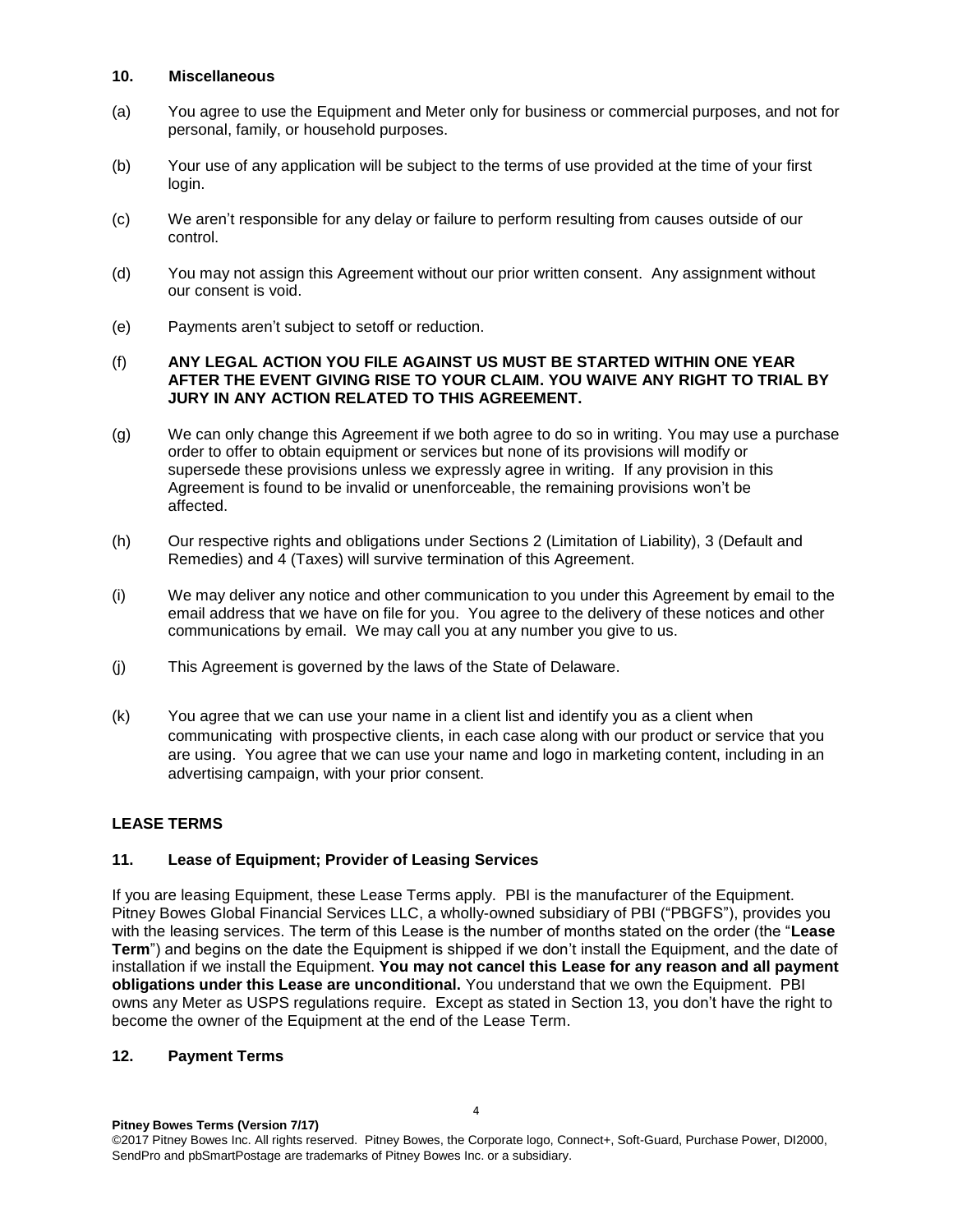We will invoice you quarterly in advance for all payments on the Order, unless the Order says otherwise (each such payment is a "**Periodic Payment**"). You will make each Periodic Payment by the due date shown on our invoice. Your Periodic Payment may include a one-time origination fee, amounts carried over from a previous lease, software license and maintenance fees and other charges. Any Meter rental fees and SLA fees (collectively "**PBI Payments**") will be included with your Periodic Payment and begin with the start of the Lease Term. After the Lease Term, your Periodic Payment will increase if your PBI Payments increase.

## **13. End of Lease Options**

During the 90 days before your Lease ends, you may, unless you are in default: (i) enter into a new lease with us; (ii) purchase the Equipment "as is, where is" for its fair market value; or (iii) return the Equipment and Meter in their original condition, reasonable wear and tear excepted, and pay us our then applicable processing fee (including any equipment return fee). If you return the Equipment and Meter, you will, as specified by us, either properly pack and return them to us in the return box and with the shipping label provided by us or furnish them to a service carrier specified by us to pick up and ship them to us. If you don't do one of the things listed in clause (i), (ii) or (iii) above, you will be deemed to have agreed to enter into successive month to month extensions of the term of this Lease. You may choose to cancel the automatic extensions at any time by giving us 30 days' written notice. Upon cancellation, you agree to either return all items as provided in this Section 13 or purchase the Equipment.

# **14. WARRANTY AND LIMITATION OF LIABILITY**

**PBI PROVIDES YOU WITH THE LIMITED WARRANTIES IN SECTION 1. PBGFS MAKES NO WARRANTIES, EXPRESS OR IMPLIED, INCLUDING ANY WARRANTY OF MERCHANTABILITY, FITNESS FOR A PARTICULAR PURPOSE, OR FREEDOM FROM INTERFERENCE OR INFRINGEMENT, AND PBGFS ISN'T LIABLE FOR ANY LOSS, DAMAGE (INCLUDING INCIDENTAL, CONSEQUENTIAL OR PUNITIVE DAMAGES) OR EXPENSE CAUSED DIRECTLY OR INDIRECTLY BY THE EQUIPMENT.**

### **15. Equipment Obligations**

You will keep the Equipment free from liens and in good condition and working order. We may inspect the Equipment and related maintenance records. You may not move the Equipment from the location specified on the Order without our prior written consent.

## **16. Risk of Loss and ValueMAX®Program**

- (a) You bear the entire risk of loss to the Equipment from the date of shipment by us until the Equipment is returned to, and received by, us, regardless of cause, ordinary wear and tear excepted ("**Loss**"). No Loss will relieve you of any of your obligations under this Lease. You must immediately notify us in writing of any Loss. To protect the Equipment from loss, you will either: (i) keep the Equipment insured against Loss for its full replacement value under a comprehensive policy of insurance or other arrangement that is reasonably satisfactory to us ("**Insurance**"); or (ii) be enrolled in PBGFS' ValueMAX program described in paragraph (b) below.
- (b) YOU MUST CALL US AT 1-800-732-7222 OR GO TO [www.pitneybowes.com/us/valuemaxoptout](http://www.pitneybowes.com/us/valuemaxoptout) AND PROVIDE US WITH EVIDENCE OF INSURANCE IF YOU DO NOT WISH TO BE ENROLLED IN THE VALUEMAX PROGRAM. If you don't provide evidence of Insurance and haven't previously enrolled in our equipment replacement program (ValueMAX), we may include the Equipment in the ValueMAX program and charge you a fee, which we will include as an additional charge on your invoice. We will provide written notice reminding you of your Insurance obligations described in paragraph (a) above. If the Equipment is included in the ValueMAX program and any damage or destruction to the Equipment occurs (other than from your gross negligence or willful misconduct, which is not covered by ValueMAX), we will (unless you are in default) repair or replace the Equipment. We aren't liable to you if we terminate the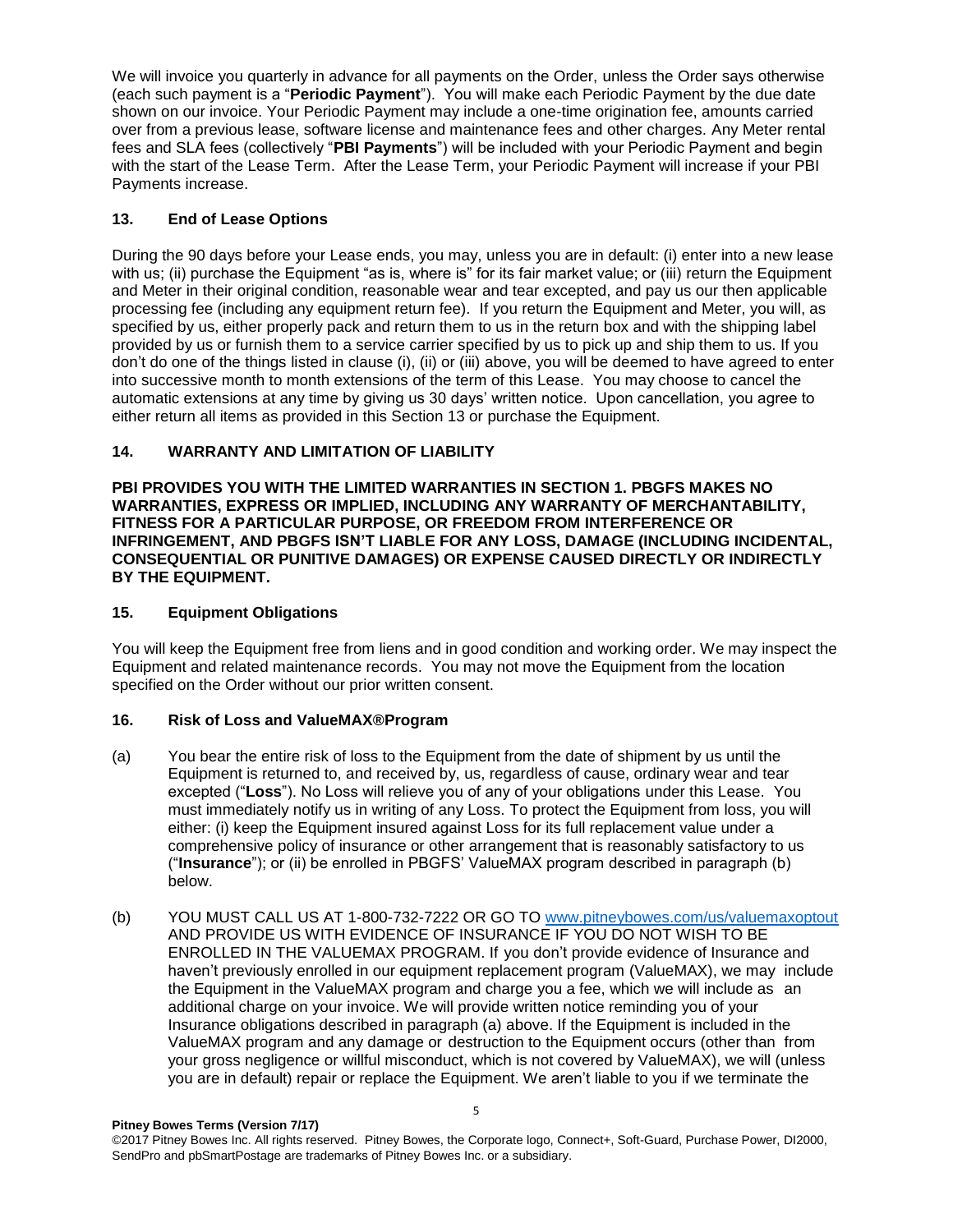ValueMAX program. By providing the ValueMAX program, we aren't offering or selling you insurance; accordingly, regulatory agencies haven't reviewed this Lease, this program or its associated fees, nor are they overseeing our financial condition.

### **17. Other Lease Terms**

- (a) If more than one lessee is named in this Lease, liability is joint and several. You, and any guarantor signing the Order or any documents executed in connection with this Lease, agree to furnish us financial information upon request. Each of these persons authorizes us to obtain credit reports on them now and in the future.
- (b) You may not assign or sublet the Equipment, the Meter or this Agreement without our prior written consent. Any assignment without our consent is void. We may sell or assign all or part of this Lease or the Equipment but it will not affect your rights or obligations.
- (c) We will provide you with a welcome letter by email.

## **SERVICE LEVEL AGREEMENT**

### **18. Applicability of SLA**

This SLA section applies to you if we have entered into an agreement to provide service for any Equipment we lease, rent or sell on the Order, excluding any DI2000 (the covered equipment is called "**Covered Equipment**").

### **19. Service Level Options**

(a) (i) If you sign up for **Standard SLA** on the Order, PBI will provide at its option either repair or replacement services for the Covered Equipment during the Initial Service Term or any Renewal Service Term (each term as defined in Section 20) (the "**Service Term**"). You are also entitled to: (x) replacement printheads for Covered Equipment without additional charge, except for printheads which need to be replaced as a result of any Excluded Circumstance; and (y) two preventative maintenance service calls per calendar year. PBI will notify you when preventative maintenance is due or you can request preventative maintenance service. If your Covered Equipment needs repair, PBI may provide repair by remote access, diagnostics and service and/or by on-site repair service. Repair service is provided only for damage resulting from normal wear and tear. Repair service may include the use of new, reconditioned, or remanufactured parts and assemblies. PBI will provide parts or assemblies for discontinued equipment (or equipment not marketed as new) only if available. If PBI deems it necessary, PBI will dispatch a service technician to arrive at your location for on-site service. You won't incur hourly charges unless service is performed outside Normal Working Hours, which will be done only with your consent. "**Normal Working Hours**" means 8 a.m. – 5 p.m., Monday – Friday, excluding PBIobserved U.S. holidays, in the time zone where the Equipment or other items are located.

(ii) If PBI determines that replacement of Covered Equipment is necessary, PBI will, at no additional cost to you, promptly ship new, reconditioned, or remanufactured equipment of the same or a functionally equivalent model to replace the affected Covered Equipment. Unless PBI instructs you otherwise, within five days of receiving the replacement equipment, you must pack the Covered Equipment to be replaced in the shipping carton that contained the replacement equipment, place the pre-paid return address label on the carton, and return it to PBI. You are responsible for the Covered Equipment until PBI receives it.

(b) If you are eligible to receive **Performance SLA** under our policies and you sign up for Performance SLA on the Order, you will be entitled to receive: (i) all coverage provided under Standard SLA; (ii) one two-hour application consultation for your mailing and shipping needs; and (iii) admission for one person to a PBI mail management seminar. If PBI determines that on-site service is necessary, PBI will use commercially reasonable efforts to have a service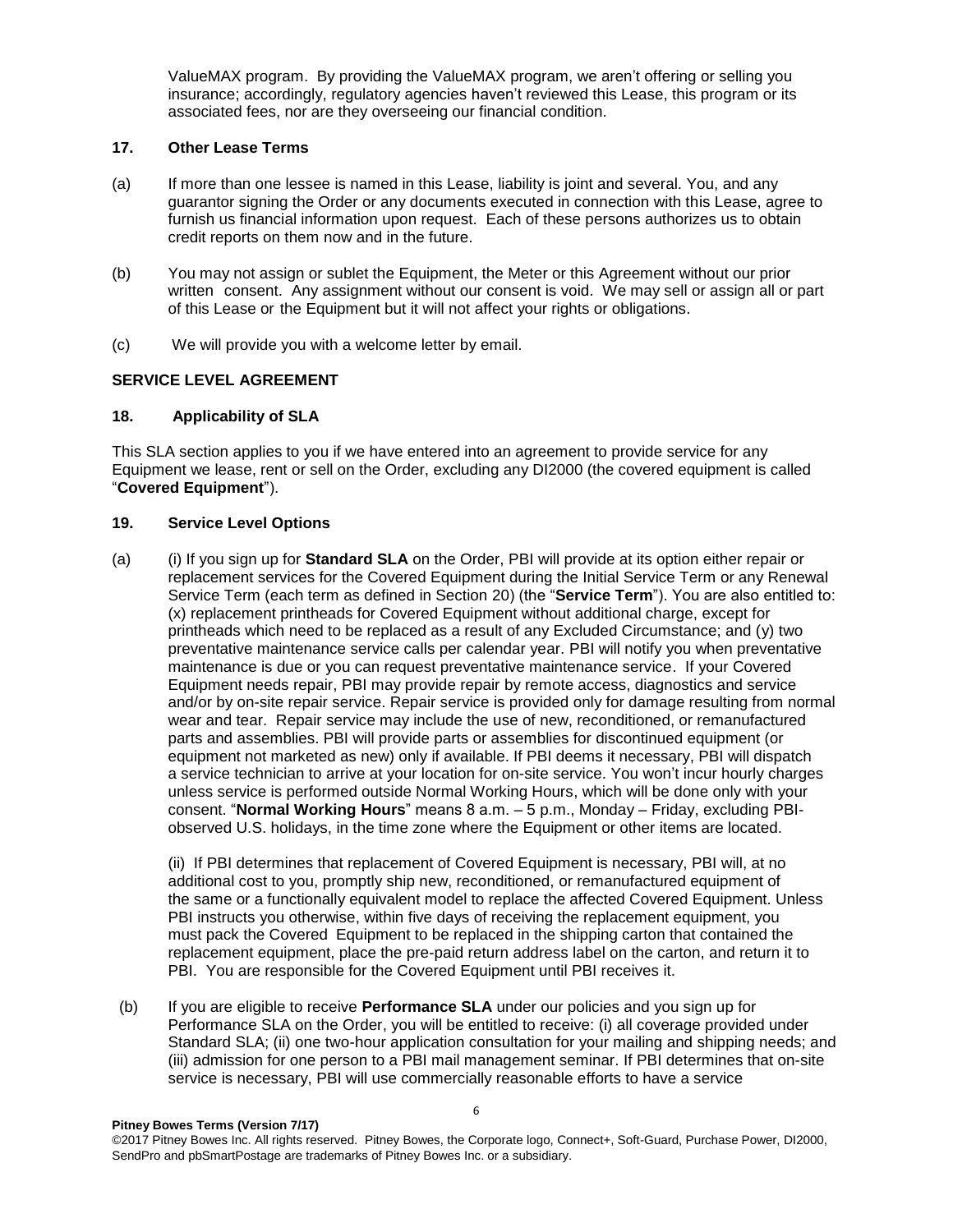technician on-site (during Normal Working Hours only) within 4 hours or 8 hours, as specified on the Order, after PBI has determined that it can't resolve the issue remotely (the "**Response Time Commitment**"). The Response Time Commitment relates solely to the arrival of a technician at your location. It isn't a guaranteed resolution of the problem within the Response Time Commitment period, and it doesn't guarantee that all parts necessary to make a repair will be on-site within this time frame. The Response Time Commitment does not apply to Service designated as service by replacement, relocation services, software maintenance, preventative maintenance, operator training, or other services not essential to repair the Covered Equipment. If the Covered Equipment is moved from its original location, PBI may, at its option, remove the Response Time Commitment. If this happens, you will receive Standard SLA and we will adjust the SLA charges payable by you appropriately. If we don't meet the Response Time Commitment, we will provide you with a credit equal to the difference between the cost of Standard SLA and Performance SLA for three months. In order to receive this credit, you must use a credit request form which you can obtain from your service technician or by calling the Customer Care Center. The credits are limited to credits for four failures to meet the Response Time Commitment in any twelve-month period during the Service Term. **These remedies are your sole remedy for PBI's failure to meet the Response Time Commitment.**

### **20. Service Term**

PBI will provide you with Service for twelve months, if you don't have a Lease, or for the Lease Term, if you are leasing Equipment (the "**Initial Service Term**"). **SERVICE AUTOMATICALLY RENEWS FOR CONSECUTIVE ONE YEAR TERMS (EACH A "RENEWAL SERVICE TERM") UNLESS YOU TERMINATE YOUR SERVICE AS PROVIDED BELOW OR THE LEASE EXPIRES OR IS TERMINATED OR THE RENEWAL IS PROHIBITED BY LAW.** If you don't wish to renew Service, you must deliver a written notice (the "**Termination Notice**") at least sixty days prior to the renewal of the term to us at 2225 American Drive, Neenah, WI 54956. Your Termination Notice must include your customer account number and lease number (if applicable). PBI reserves the right not to renew your SLA for any reason.

### **21. SLA Fees**

You will pay the SLA fees for the Initial Service Term and any Renewal Service Term(s). We may increase the SLA fees after the Initial Service Term, and any increases will be reflected on your invoice. If you receive service for repairs caused by any Excluded Circumstance, PBI will charge you for the service at PBI's current hourly rates and for any required parts. If you exceed the cycle volume of your Equipment specified on the Order, PBI may bill you for the additional cycles over the specified cycle volume (the additional cycles are called the "Overage"). The charge will be determined by reference to the rate in effect at the time that we determine that an Overage exists.

## **22. Service Changes**

PBI may modify its Service by giving written notice to you (a "**Service Change Notice**"), which will state whether the change is material. After receiving a Service Change Notice, if the change is material, you may terminate Service by giving us a termination notice at the address indicated in Section 20.

### **23. Additional Service Terms**

You can't elect to have Service apply to some but not all of the items of Equipment. Service doesn't include services and repairs that are made necessary due to any Excluded Circumstance. Service excludes the supply of postal and carrier rate changes and Consumable Supplies. If you replace any of your Covered Equipment during the Service Term, and the replacement Equipment qualifies for Services, PBI will automatically enroll you for maintenance coverage on the new Equipment at PBI's then current annual rates. If you acquire an attachment, or add a unit, to your Covered Equipment, PBI will provide coverage for each attachment or unit which we determine qualifies for coverage under the SLA and adjust your rate accordingly. If you choose not to continue coverage on the replacement Equipment, attachment or unit, you may cancel Service for the item within thirty days of the date of your initial invoice for the item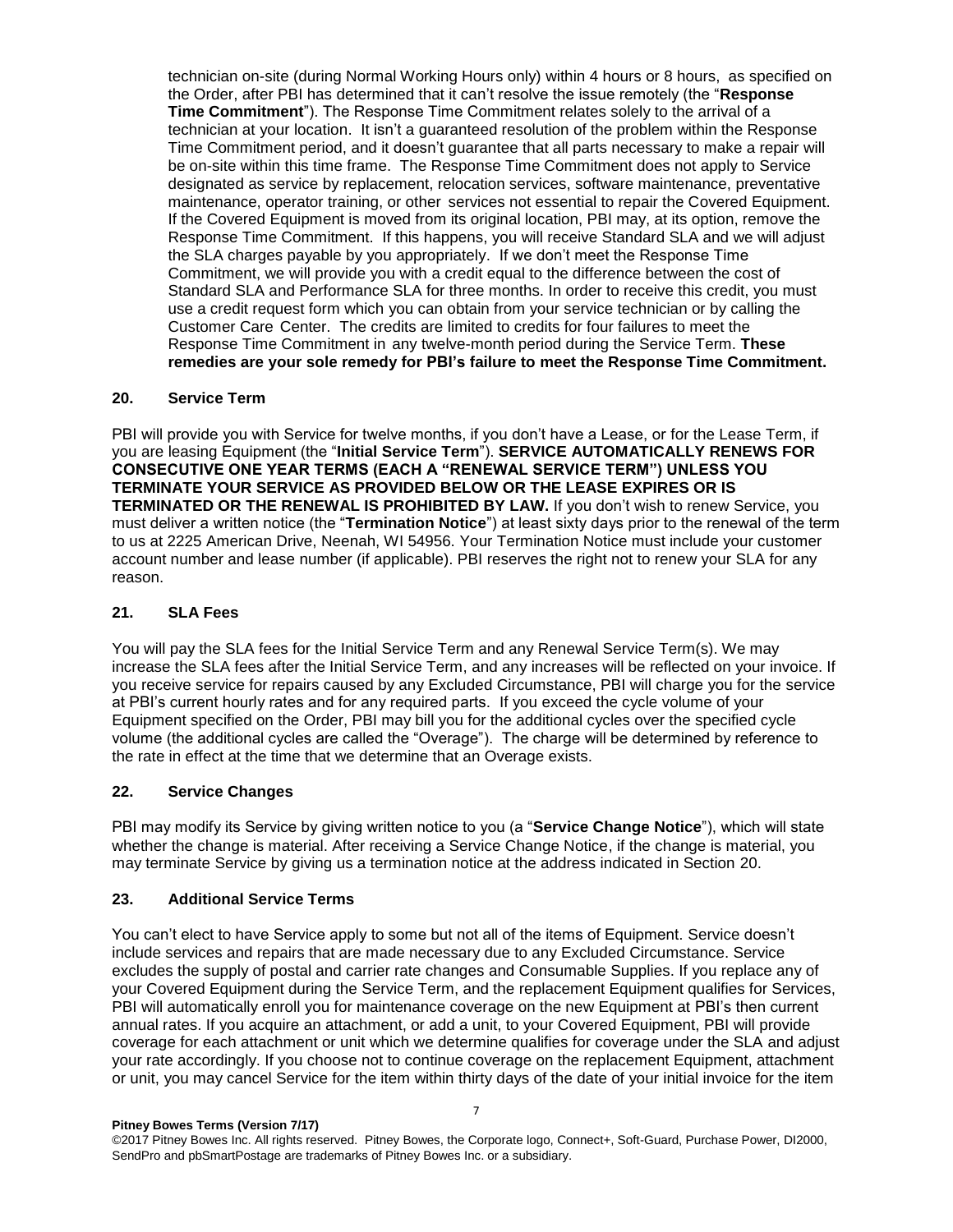from PBI. If you cancel, any further maintenance or repair services on the Equipment, attachment or unit will be subject to PBI's current rates. Standard SLA will apply to rented Equipment at no additional charge.

### **EQUIPMENT AND POSTAGE METER RENTAL TERMS**

### **24. Rental**

If you aren't leasing the Equipment and paying for it in your lease payment to PBGFS, we will invoice you the Equipment and Meter rental ("rental") fees listed on the Order. After the period listed on the Order (the "**Initial Term**"), we may increase the rental fees upon at least 30 days' prior written notice. When you receive notice of an increase, you may terminate your rental only as of the date the increase becomes effective. At the end of the Initial Term, the rental term will automatically renew for successive 12-month extensions. If you don't wish to renew the rental term, you must deliver a written notice to us at least 60 days prior to the renewal of the rental term. Upon expiration of the term of the rental, you agree to return Equipment and Meters covered by the rental in their original condition, reasonable wear and tear excepted.

### **25. Postage**

You may transfer funds to The Pitney Bowes Bank, Inc. (the "Bank") for deposit into your Postage By Phone® Reserve Account that you maintain with the Bank (your "**Reserve Account"**) or you may transfer funds to the United States Postal Service (the "**USPS**") through a lockbox bank (a "**Lockbox Bank**"). See the "USPS Acknowledgment of Deposit" below for more information. Until the end of the Initial Term, we may charge you a fee of up to \$15.00 for refilling your postage. After the Initial Term, we may increase postage refill fees upon 30 days prior written notice. If you participate in any PBI, PBGFS, or Bank postage advance programs (such as Purchase Power), we will advance payment on your behalf to the USPS, subject to repayment by you under the terms of the postage advance program and billed separately from your rental fees.

### **26. Meter Repair or Replacement; Meter Care and Risk of Loss**

If the Meter malfunctions or fails due to reasons other than an Excluded Circumstance, we will repair or replace the Meter. You agree to take proper care of the Meter(s), as stated in this Agreement and any user documentation. You assume all risk of loss or damage to the Meter(s) while you have possession.

## **27. Terms of Use of Meter; Federal Regulations**

You may use the Meter solely for the purpose of processing your mail, provided that you are authorized by the USPS to use the Meter, and that you comply with (i) this Agreement, (ii) any operator guide and (iii) all USPS regulations. You agree to use only attachments or printing devices authorized by us. You must receive our written consent before moving the Equipment or Meter to a different location. Federal regulations require that we own the Meter. Tampering with or misusing the Meter is a violation of federal law. Activities of the USPS, including the payment of refunds for postage by the USPS to clients, will be made in accordance with the current Domestic Mail Manual. If the Meter is used in any unlawful scheme, or isn't used for any consecutive 12 month period, or if you take the Meter or allow the Meter to be taken outside the United States without proper written permission of USPS Headquarters, or if you otherwise fail to abide by the postal regulations and this Agreement regarding care and use of the Meter, then this Agreement and any related Meter rental may be revoked. You acknowledge that any use of this Meter that fraudulently deprives the USPS of revenue can cause you to be subject to civil and criminal penalties applicable to fraud and/or false claims against the United States. The submission of a false or fraudulent statement can result in imprisonment of up to 5 years and fines of up to \$10,000 (18 U.S.C. 1001) and a civil penalty of up to \$5,000 plus an assessment of twice the amount falsely claimed (3 U.S.C. 3802). The mailing of matter bearing a fraudulent postage meter imprint is an example of a violation of these statutes. You are responsible for immediately reporting (within 72 hours or less) the theft or loss of the Meter to us. Failure to comply with this notification provision in a timely manner may result in the denial of refund of

©2017 Pitney Bowes Inc. All rights reserved. Pitney Bowes, the Corporate logo, Connect+, Soft-Guard, Purchase Power, DI2000, SendPro and pbSmartPostage are trademarks of Pitney Bowes Inc. or a subsidiary.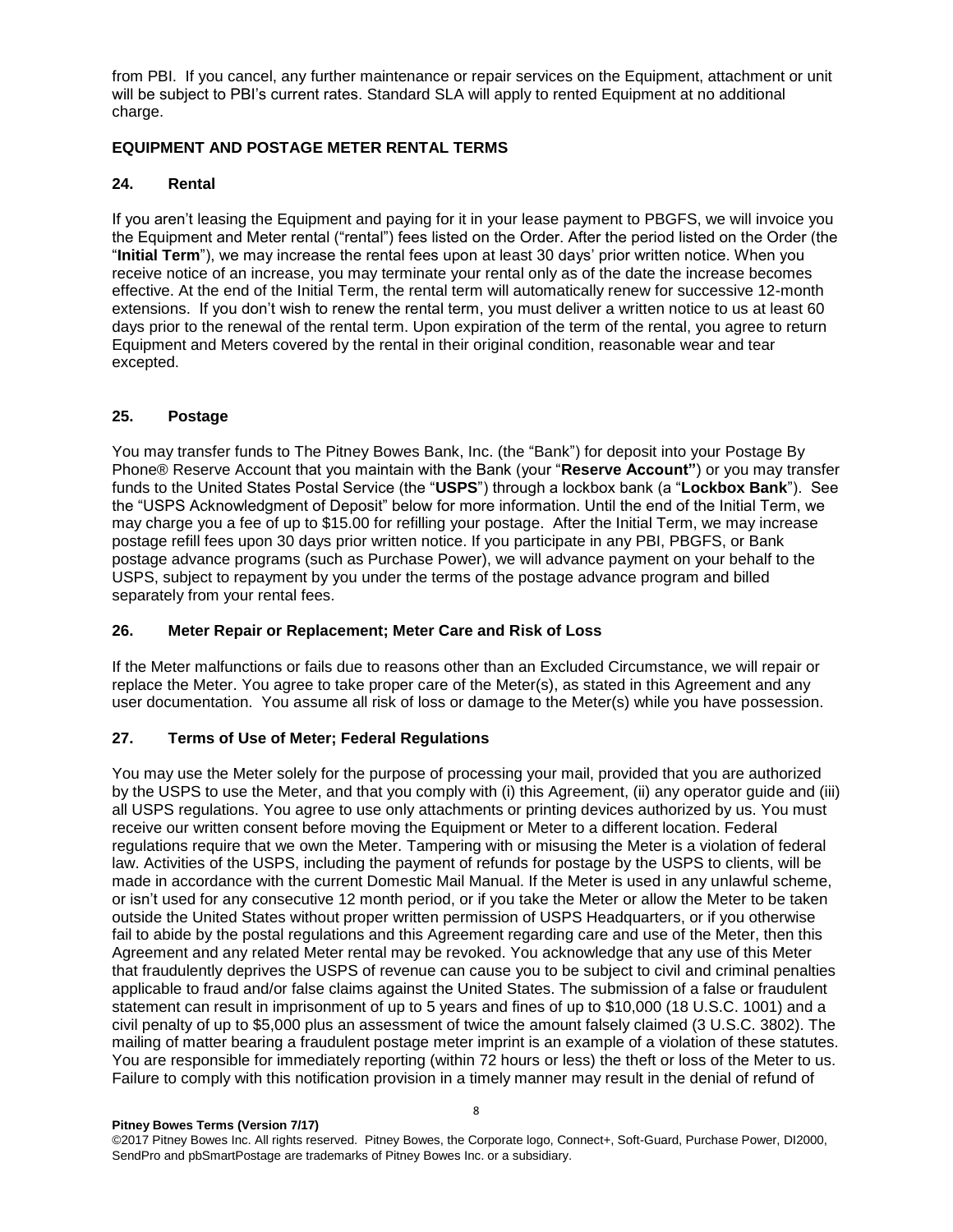any funds remaining on the Meter at the time of loss or theft. You understand that the rules and regulations regarding the use of this Meter as documented in the Domestic Mail Manual may be updated from time to time by the USPS and it is your obligation to comply with any rules and regulations regarding its use.

## **28. Rate Updates and Soft-Guard® Program**

Your Meter or Equipment may require periodic rate updates that you will obtain under our Soft-Guard program. Under the Soft-Guard program, we will provide up to 6 rate updates during each 12 month period following the date of installation of the Equipment. We will provide rate updates only if required due to a postal or carrier change in rate, service, ZIP Code™ or zone change. The Soft-Guard program doesn't cover any change in rates due to custom rate changes, new classes of carrier service, or a change in ZIP Code or zone due to equipment relocation. If you have received the maximum number of rate updates under the Soft-Guard program, you will be billed separately for any additional rate update we provide. We won't be responsible for any losses arising out of or resulting from the failure of rating or software downloads to conform to published rates.

# **29. Collection of Information**

You authorize us to access and download information from your Meter. We may disclose this information to the USPS or other authorized governmental entity. We won't share with any third parties (except the USPS or other governmental entity) individually identifiable information that we obtain about you in this manner unless required to by law or court order. We may elect to share aggregate data about our clients' postage usage with third parties.

# **30. Value Based Services**

Value based services are services the USPS provides, including e-Return Receipt and USPS Confirmation Services. Any fees the USPS charges for these services are your responsibility to pay for and are payable the same way that you pay for postage. The USPS is solely responsible for its services. We are not responsible for any malfunctions of any part of the communication link connecting the Meter with the USPS data system. We have the right to terminate the value based services if the USPS discontinues offering the service or you breach your obligations under this Agreement and fail to cure the breach within thirty days after you have been notified in writing.

## **USPS ACKNOWLEDGEMENT OF DEPOSIT**

## **31. Acknowledgement of Deposit**

This section of the agreement provides you with the sections that the USPS requires we include in any agreement where we are renting a meter. The USPS requires that we use specific language. The "acknowledgement of deposit" terms are as follows:

- (a) In connection with your use of a Postage Evidencing System as defined in the Code of Federal Regulations ("**CFR**"), you may transfer funds to the USPS through a Lockbox Bank for the purpose of prepayment of postage on Postage Evidencing Systems, generating evidence of postage, both PC Postage and meters (a "**Deposit**"), or you may transfer funds to the Bank for deposit into your Reserve Account.
- (b) To the extent you deposit funds in advance of the use of any evidence of postage, you may make Deposits in the Lockbox Bank account identified as "United States Postal Service CMRS-PB" or make deposits in your Reserve Account, in either case through electronic means, including Automated Clearinghouse Transfers. The USPS may, at its discretion, designate itself or a successor as recipient of Deposits made by you to the Lockbox Bank account described above.
- (c) Any deposit made by you in your Reserve Account is subject to the Postage By Phone® Reserve Account – Agreement and Disclosure Statement governing your Reserve Account.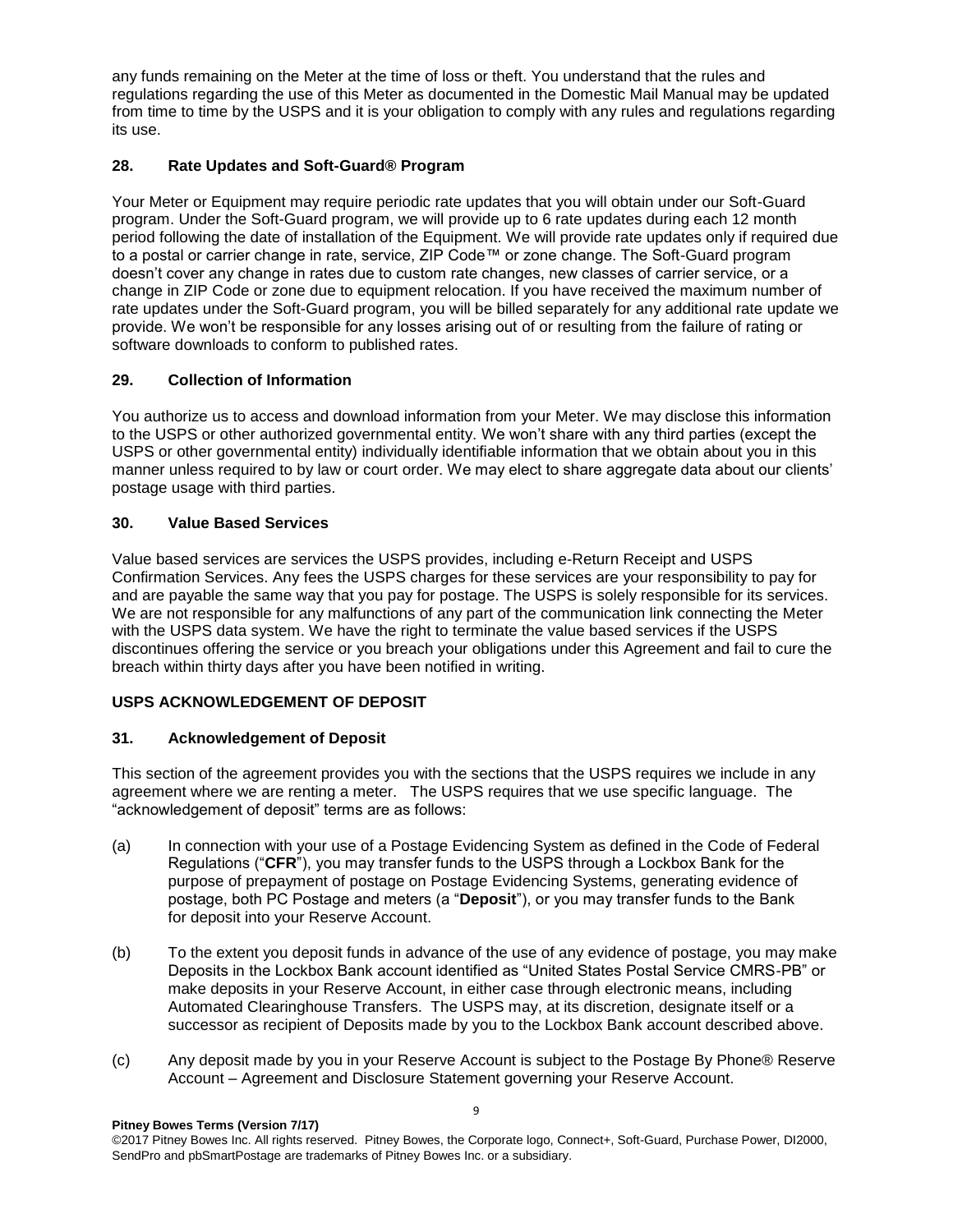- (d) Any Deposit made by you in the Lockbox Bank account shall be credited by the USPS only for the payment of evidence of postage. Such Deposits may be commingled with Deposits of other clients. You shall not receive or be entitled to any interest or other income earned on such Deposits.
- (e) The USPS will provide a refund to you for the remaining account balances of Deposits held by the USPS. These refunds are provided in accordance with the rules and regulations governing deposit of funds for evidence of postage, published in the CFR.
- (f) The Lockbox Bank, which shall collect funds on behalf of the USPS, shall provide PBI, on each business day, information as to the amount of each Deposit made to the USPS by you, so that PBI can update its records.
- (g) PBI may deposit funds on your behalf. The USPS will make no advances of funds to you. Any relationship concerning advances of funds is between you and PBI, PBGFS and/or the Bank.
- (h) You acknowledge that the terms of this Acknowledgement may be changed, modified, or revoked by the USPS, with appropriate notice.
- (i) Postal Regulations governing the deposit of funds are published in the CFR or its successor. You acknowledge that you shall be subject to all applicable rules, regulations, and orders of the USPS, including future changes to such rules, regulations, and orders, and such additional terms and conditions as may be determined in accordance with applicable law. The USPS rules, regulations, and orders shall prevail in the event of any conflict with any other terms and conditions applicable to any Deposit.

## **PURCHASE POWER TERMS**

### **32. Purchase Power Program**

(a) The Purchase Power credit line is a product of the Bank and is not available to individuals for personal, family, or household purposes. In order to participate in the Purchase Power program (the "**Program**"), you must provide the information described in paragraph (h) below. You will receive a set of more specific provisions for the Program within thirty days of the date of this Agreement.

(b) Your Purchase Power account (the "**Account**") will be charged for the amount of postage, products, and services requested and the related fees, if applicable. Unless prohibited by law, you agree to pay the fees and charges of which the Bank has given you notice, including those relating to: (i) applicable transaction or overage fees; (ii) your failure to pay in a timely manner; (iii) your exceeding your credit line; and (iv) fees attributable to the return of any checks.

(c) You will receive a billing statement for each billing cycle in which you have activity in the Account. The Bank may deliver any statement electronically to the email address that is on file for you. Payments are due by the due date shown on your billing statement. You may pay the entire balance due or a portion of the balance, provided that you pay at least the minimum payment shown on the statement. In the event of a partial payment, you will be responsible for the unpaid balance.

(d) (i) By using the Program, you agree that whenever there is an unpaid balance outstanding on the Account which is not paid in full by the due date shown on your billing statement, the Bank will charge you, and you will pay, interest on the unpaid balance of the Account from time to time, for each day from the date the transaction is posted to the Account until the date the unpaid balance is paid in full, at a variable rate equal to the Annual Percentage Rate applicable to the Account from time to time. (ii) The Annual Percentage Rate applicable to the Account will be: the greater of (x) 22% and (y) the sum of the highest "Prime Rate" published in the "Money Rates" section of *The Wall Street Journal* on the last business day of the month and the margin set forth below (the sum of the margin and the Prime Rate is herein called the "Floating Rate"). The Annual Percentage Rate will be adjusted on a monthly basis based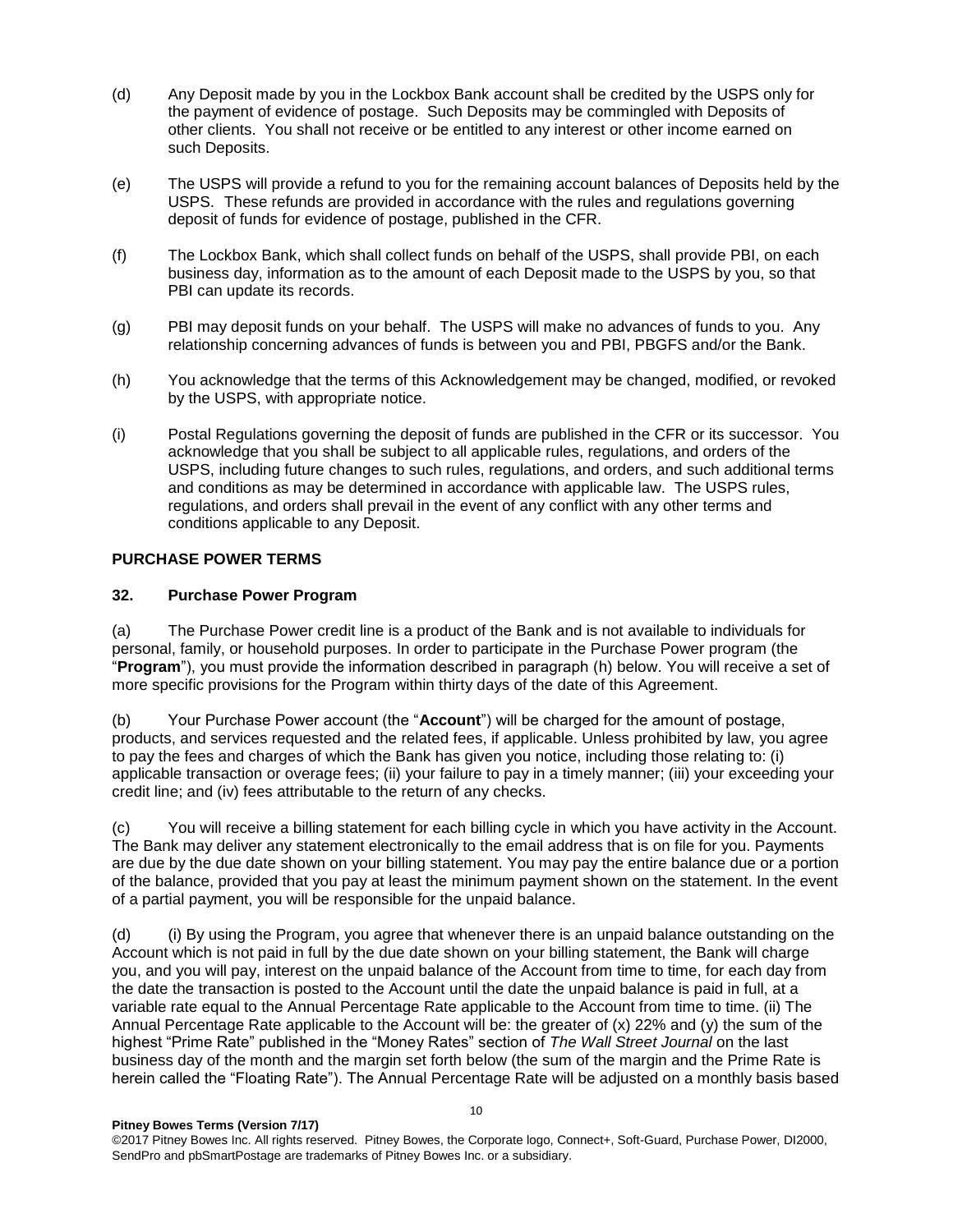on any fluctuation in the Floating Rate, if applicable. Any change in the Annual Percentage Rate based on the calculation described in this section will become effective on the first day of your next billing cycle. (iii) The margin which will be added to the Prime Rate to determine the Floating Rate will be 14.75% (using the Prime Rate in effect as of March 31, 2017, the daily periodic rate would be .05137% and the corresponding annual percentage rate would be 18.75%). (iv) The Account balance that is subject to a finance charge each day will include (x) outstanding balances, minus any payments and credits received by the Bank on the Account that day, and (y) unpaid interest, fees, and other charges on the Account. (v) The Bank will charge a minimum finance charge of \$1.00 in any billing cycle if the finance charge as calculated above is less than \$1.00. (vi) Each payment that you make will be applied to reduce the outstanding balance of the Account and replenish your available credit line. (vii) The Bank may refuse to extend further credit if the amount of a requested charge plus your existing balance exceeds your credit limit.

(e) The Bank may at any time close or suspend the Account, and may refuse to allow further charges to the Account. Cancellation or suspension will not affect your obligation to pay any amounts you owe.

(f) The Bank can amend any of the provisions and terms related to the Program at any time by written notice to you (including by electronic notice via the email address that is then on file for you). You are consenting to electronic delivery of any amendments to the Program terms. Each time you use the Program, you are signifying your acceptance of the terms then in effect. An amendment becomes effective on the date stated in the notice and will apply to any outstanding balance on the Account. The Bank may terminate the Program at any time and will notify you in the event of any termination. Any outstanding obligation will survive termination of the Program.

(g) The Program and any advances are governed by and construed in accordance with the laws of the State of Utah and applicable federal law.

(h) USA PATRIOT Act - To help the government fight the funding of terrorism and money laundering activities, Federal law requires financial institutions to obtain, verify and record information that identifies each person who opens an account. Accordingly, in order to activate the Account, the Bank asks that you agree to provide identifying information, including your address and taxpayer identification number. The Bank may also ask for additional identifying information, where appropriate, including asking that your representative who is opening the Account provide his/her name, address, date of birth, driver's license and/or other documents and information that will allow the Bank to identify him/her. You agree to provide all such requested identifying information.

## **PRODUCT SPECIFIC TERMS**

## **33. PBSmartPostageTerms of Use**

If you have ordered pbSmartPostage, your use of that product will be subject to the Terms of Use which are available at [pitneybowes.com/us/license-terms-of-use/smart-postage-terms-and-conditions.html](http://www.pitneybowes.com/us/license-terms-of-use/smart-postage-terms-and-conditions.html) and are incorporated by reference. Your use of pbSmartPostage is entirely governed by the pbSmartPostage Terms of Use and any other provisions of these Pitney Bowes Terms will not apply to your use.

### **34. Relay™ Communications HubTerms**

If you have ordered services under the Relay Communications Hub, your use of those services will be subject to the Relay Communications Hub Terms which are available at [pitneybowes.com/us/license](http://www.pitneybowes.com/us/license-terms-of-use/relay)[terms-of-use/relay](http://www.pitneybowes.com/us/license-terms-of-use/relay) and are incorporated by reference. Your use of services under the Relay Communications Hub is entirely governed by the Relay Communications Hub Terms and any other provisions of these Pitney Bowes Terms will not apply.

### **35. SendPro Terms**

If you are acquiring a SendPro subscription: (i) without any SendKit equipment, your use of the product will be subject to the Terms of Use which are available at [pitneybowes.com/us/license-terms-of](http://www.pitneybowes.com/us/license-terms-of-use/sendpro-subscription.html)[use/sendpro-subscription.html;](http://www.pitneybowes.com/us/license-terms-of-use/sendpro-subscription.html) and (ii) with any SendKit equipment, your use of the product will be subject to Terms Of Use which are available at [pitneybowes.com/us/license-terms-of-use/sendpro](http://www.pitneybowes.com/us/license-terms-of-use/sendpro-term.html)[term.html.](http://www.pitneybowes.com/us/license-terms-of-use/sendpro-term.html) The applicable Terms of Use are incorporated by reference.

#### **Pitney Bowes Terms (Version 7/17)**

©2017 Pitney Bowes Inc. All rights reserved. Pitney Bowes, the Corporate logo, Connect+, Soft-Guard, Purchase Power, DI2000, SendPro and pbSmartPostage are trademarks of Pitney Bowes Inc. or a subsidiary.